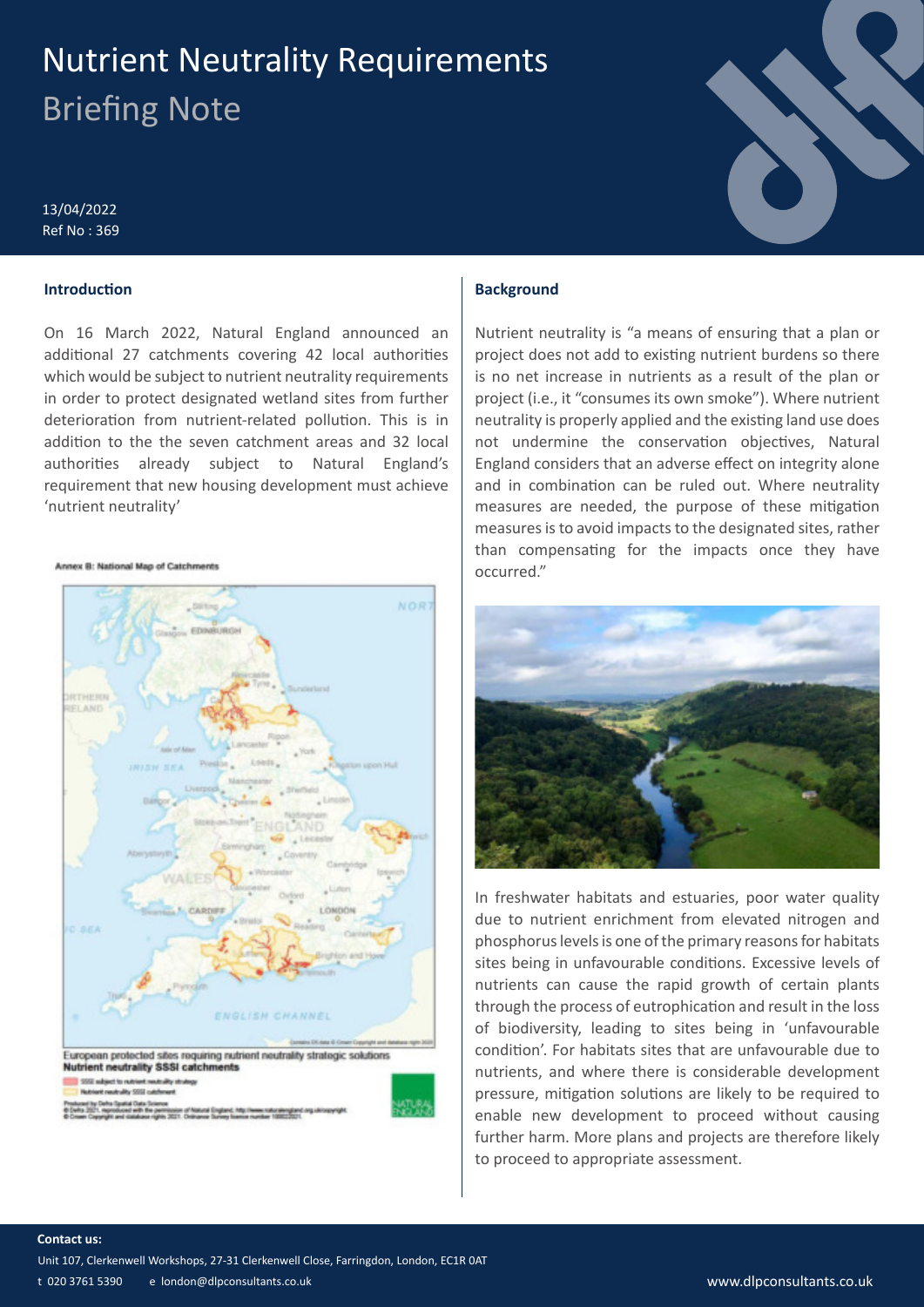## **Natural England's Advice**

Natural England's Advice applies to Special Protection Areas (SPA), Special Areas of Conservation (SAC and Sites designated under the Ramsar Convention.

A plan or project will be relevant and have the potential to affect the water quality of the designated site where:

- It creates a source of water pollution (e.g., through discharge, surface run off, leaching to groundwater etc) of either a continuous or intermittent nature or has an impact on water quality (e.g., reduces dilution);
- There is hydrological connectivity with the designated site i.e., it is within the relevant surface and/or groundwater catchment; and
- The designated sites interest features are sensitive to the water quality pollutant/impact from the plan/ project.

Natural England works with local planning authorities (via an appropriate assessment) to address the impacts of development which has the potential to increase nutrient emissions and adversely affect the integrity of habitat protected sites by identifying appropriate mitigation measures to enable development to proceed without causing harm to the integrity of those habitat sites. Planning permission will only be granted if the Appropriate Assessment confirms that the plan or project will not adversely affect the integrity of a habitat site,

## **Types of Projects Affected**

The types of projects affected include all types of overnight accommodation including new homes, student accommodation, care homes, tourism attractions and tourist accommodation and permitted development (which gives rise to new overnight accommodation). The advice also applies to planning applications at the reserved matters approval stage of the planning application process, and to applications for grants of prior approval and/or certificates of lawfulness for a proposed use or operation.

Tourism attractions and tourism accommodation are included in the methodology as these land uses attract people into the catchment and generate additional wastewater and consequential nutrient loading on the designated sites.

Other types of business or commercial development, not involving overnight accommodation, will generally not need to be included in the assessment unless they have other (non-sewerage) water quality implications.

Activities that require an environmental permit (such as waste operations, water discharge activities and groundwater activities) should be subject to an HRA where they are carried out within the catchment of a habitats site and there is a risk that they may affect water quality within that catchment.



Whilst nutrient neutrality is only currently being applied to development that would result in a net increase in population served by a wastewater system, the HRA requirements will apply to any plans or projects, including agricultural or industrial plans and projects that have the potential to release additional nitrogen and / or phosphorus into the system and that require an LPAs or the EA's consent, permission or approval.

Where a likely significant effect on the habitats site cannot be ruled out, they should be subject to an appropriate assessment.

#### **Implications for housebuilders**

All new applications for housebuilding and outline permissions awaiting approval of reserved matters or those awaiting discharge of conditions, within the river catchment areas listed, will be subject to the requirement to achieve nutrient neutrality.

Local authorities can only approve homes if they are certain that the proposed development will have no negative effect on protected wetland areas.